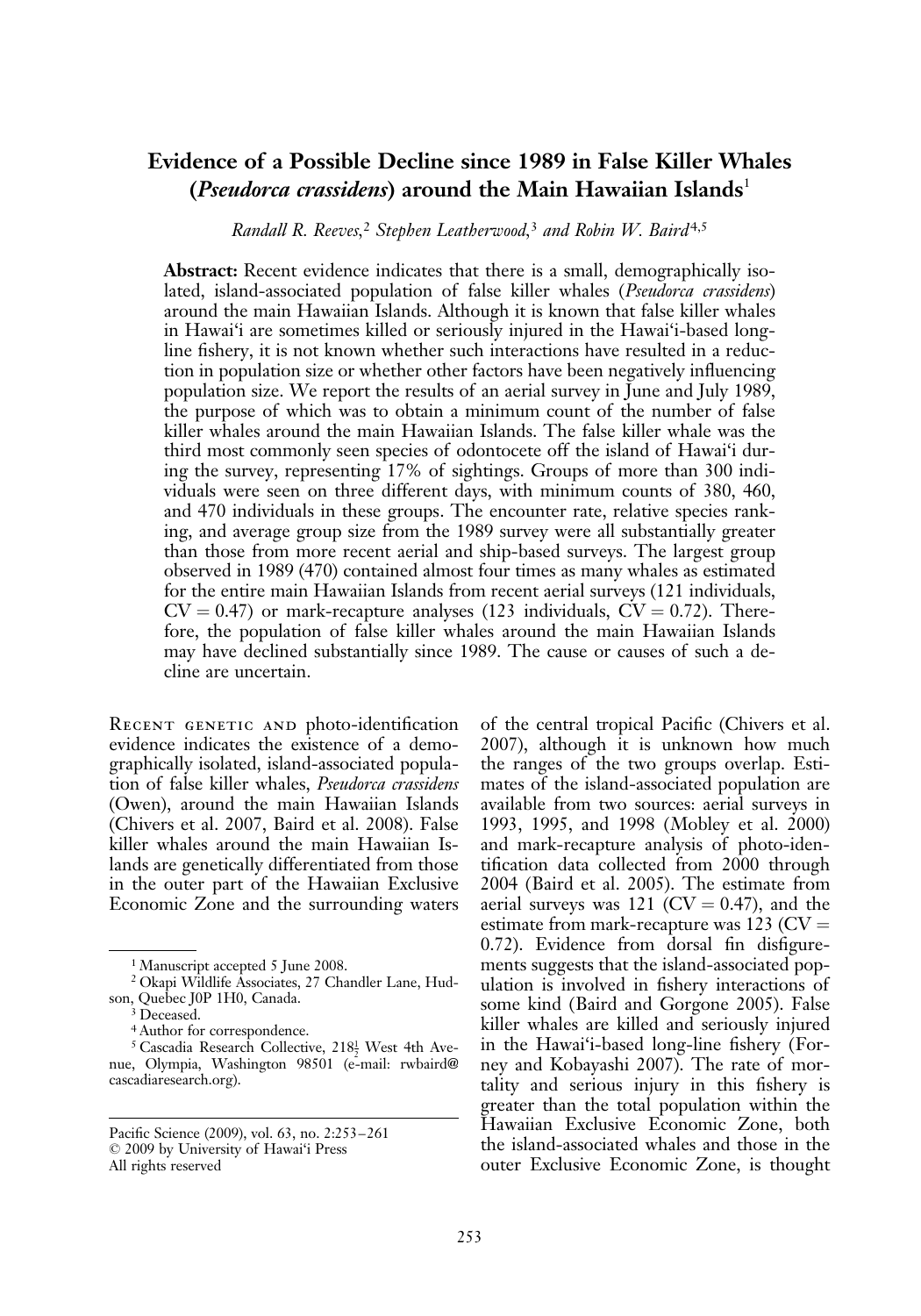to be able to sustain (Carretta et al. 2007). Whether the bycatch in the long-line fishery has resulted in a population decline is unknown. The two available population estimates, one from the mid- to late 1990s and one from the early to mid-2000s, are too imprecise for a meaningful trend analysis, and there is no information on how the bycatch should be apportioned between the islandassociated and the outer Exclusive Economic Zone populations. Here we report on an aerial survey in 1989 that provided a minimum count of false killer whales around the main Hawaiian Islands. We also consider the implications of this minimum count in relation to the question of the island-associated population's current status.

### materials and methods

In June and July 1989 an aerial survey was flown along various portions of the lee (western and southwestern) shores of the islands of Hawai'i, Lāna'i, and O'ahu. The purpose of the survey was to obtain a minimum count of false killer whales around the main Hawaiian Islands that could be used in an application for a live-capture permit. The survey was made from a fixed-wing, twoengine aircraft (Partenavia P68C) flying at approximately 229 m (750 ft) above sea level and a speed of approximately 167 km/hr (90 knots), although the speed and altitude were varied when necessary to improve navigational fixes and confirm species identifications. The two principal observers (R.R.R., S.L.) were both experienced in identifying a diversity of cetaceans from aerial platforms. On the first day of surveys the plane followed a zigzag pattern from the coast of the island of Hawai'i out to about 55 km from shore (Figure 1). Two types of surveys were undertaken: general surveys, with broad geographic coverage and where all species observed were recorded, and directed surveys targeting areas where false killer whales had been sighted on previous days. Once located, a group of cetaceans was orbited until the species was identified and the two principal observers were satisfied that they had a minimum count (false killer whales) and/or an acceptable estimate (other species). To obtain minimum counts, each observer logged his counts independently on each orbit until he considered that the number detected had peaked and stabilized. The observers then discussed the figures and agreed on a minimum count to be logged for that sighting. Locations of sightings were determined using loran and noted on a nautical chart. Distances of sightings from shore were determined by reference to plotted chart locations and are thus likely only accurate to  $\pm 1$  km. Photographs were taken to document species and indicate relative sizes of groups encountered. In most sightings of false killer whales, and in all of them involving more than approximately 30 individuals, it was clear that animals at the surface were being replaced frequently by animals coming to the surface from some depth. Therefore, each photograph provided only a static view of the groups at the surface at a given instant, and the counts from photographs alone were considered negatively biased.

#### **RESULTS**

Thirty survey hours were flown on eight days from 23 June 1989 through 2 July 1989, with 20 hr off the island of Hawai'i, 5 hr off the island of Lāna'i, and 4.5 hr off the island of  $O^t$ ahu (Table 1). The flights off Lana'i and O'ahu were general surveys, as were 2 days of flights (totaling 13.5 hr) off Hawai'i. During general surveys (total 23 hr) conditions were considered excellent for all but 2 hr of effort off O'ahu. The general surveys off the island of Hawai'i produced 30 sightings of odontocetes from nine different species, including five sightings of groups of false killer whales (Table 2). Focused surveys off the island of Hawai'i resulted in an additional nine sightings of false killer whales, with at least one sighting during each day with survey coverage. No sightings of false killer whales were made off other islands, although six other species of odontocetes were sighted.

The number of orbits of groups to determine minimum numbers ranged from 1 to 16 (median  $=$  3). Minimum group sizes of false killer whales ranged from 2 to 470 individuals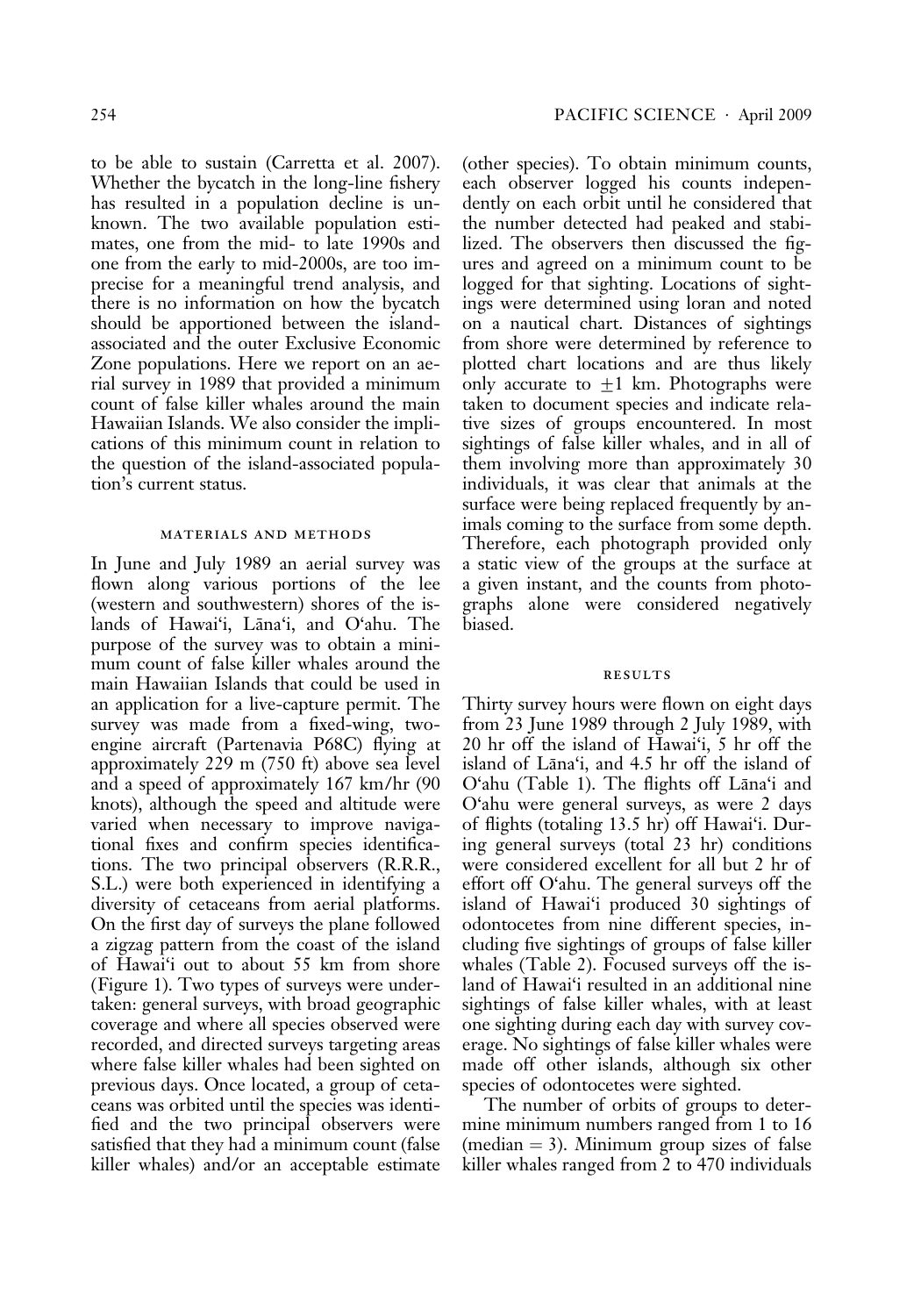

Figure 1. Map showing approximate boundary of general survey area (heavy dashed line) off the island of Hawai'i and locations of false killer whale sightings (squares) in 1989. The 100 m (dotted line near shore), 1,000 m, and 2,000 m isobaths are shown. The largest groups observed (>300 individuals) were all in the cluster of sightings in the northern part of the survey area. These surveys were undertaken before availability of GPS mapping capability and therefore the exact survey lines flown were not recorded.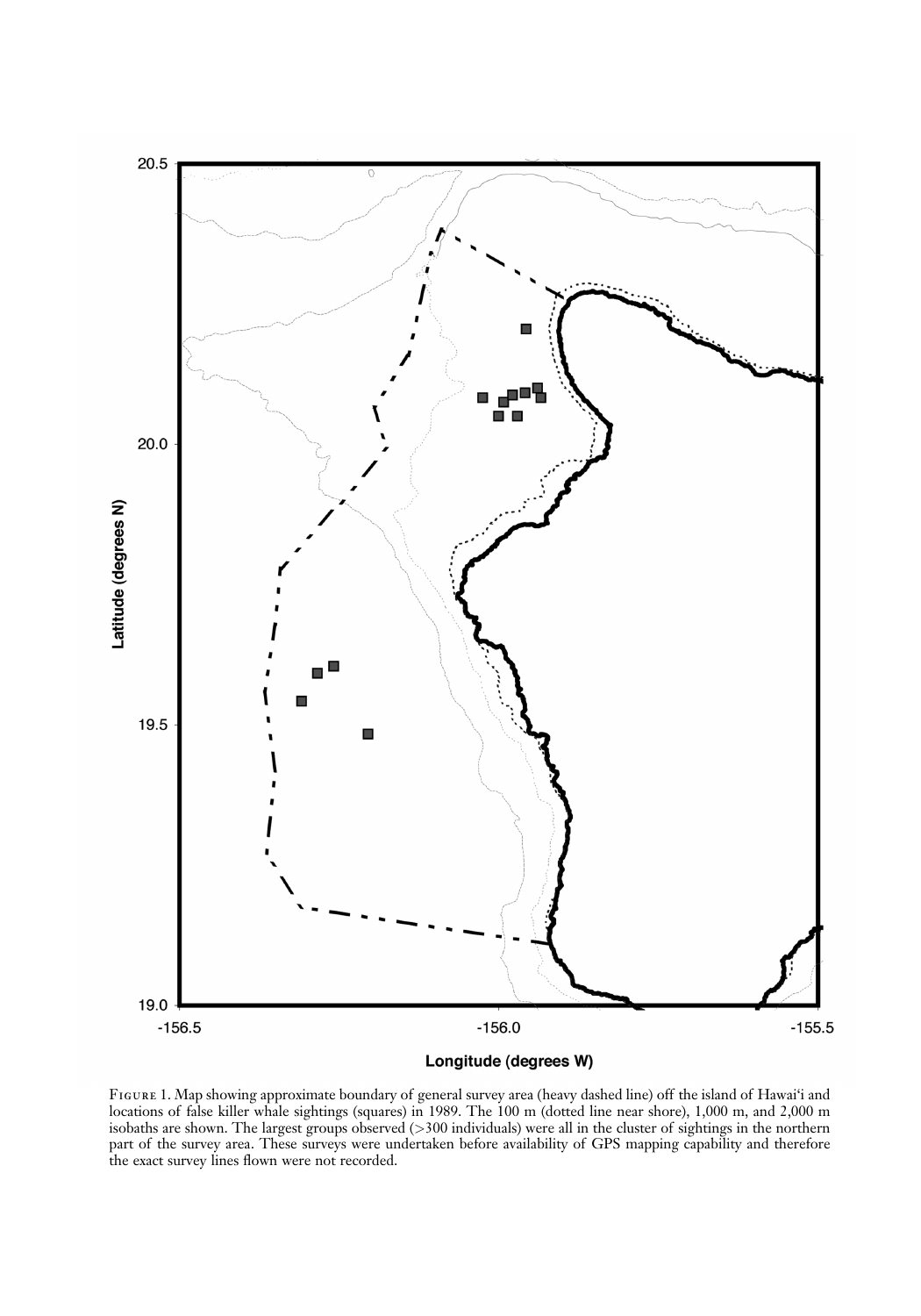TABLE 1 Summary of Aerial Survey Effort in June–July 1989

| Island  | No. of Days (hr)<br>General Surveys | No. of Days (hr)<br>Directed Surveys |
|---------|-------------------------------------|--------------------------------------|
| Hawaiʻi | 2(13.5)                             | 4(7)                                 |
| Lāna'i  | 2(5.0)                              |                                      |
| Oʻahu   | 2(4.5)                              |                                      |

(median  $= 35.5$ ). Sizes of groups orbited three or more times ranged from 11 to 470  $(median = 195$  individuals). Groups of more than 300 individuals were seen on three separate occasions: 460 on 23 June (after 11 passes), 470 on 26 June (after 14 passes), and 380 on 28 June (after 7 passes). The group on 23 June consisted of two large subgroups and six to eight small satellite groups, distributed over an area of several square kilometers. From a series of photographs of the two main groups, a minimum of 283 individuals was counted. Although repeated orbits did lead to more accurate assessments of minimum group size in most cases, some of the groups orbited repeatedly were relatively small (79 individuals, 24 June, 16 passes; 27 individuals, 24 June, 4 passes), suggesting that multiple orbits of groups did not result in inflated group size counts. All three of the largest groups of individuals were seen off the western side of the Kohala Peninsula, at distances of approximately 4.5 to 11 km from shore (Figure 1).

## discussion

Sighting locations of island-associated false killer whales in directed surveys around the main Hawaiian Islands since 2000 have ranged from 1.6 to 31.9 km from shore  $(median = 8 \ km [R.W.B., unpubl. data]),$ whereas the nearest sighting of a group of putatively offshore individuals was some 42 km from shore (Baird et al. 2008). Given the repeated sightings in 1989 of large groups over a number of days at distances of approximately 4.5 to 11 km from the island of Hawai'i, it is likely that those groups belonged to the island-associated population rather than an offshore population. Further, it seems unlikely that the entire islandassociated population of false killer whales would have been concentrated in a single area at the time of the 1989 survey and therefore it is plausible that the true size of that population in 1989 was at least somewhat greater than 470, the size of the largest group observed. The area where the sightings of large groups were made in 1989 is an area used repeatedly by two satellite-tagged false killer whales, both members of the islandassociated population, over a 4-day period in August 2007 (R.W.B., G. S. Schorr, D. L. Webster, D. J. McSweeney, M. B. Hanson, and R. D. Andrews, unpubl. data).

Comparison of sighting rates and the minimum group sizes of false killer whales obtained in the 1989 aerial survey with the results of recent surveys suggests that the population of false killer whales around

TABLE 2

Odontocete Sightings off the Island of Hawai'i during the 2 Days (13.5 hr) of General Surveys in 1989

| <b>Species</b>                                      | $No.$ (%) of Sightings | Group Size Median (range) |
|-----------------------------------------------------|------------------------|---------------------------|
| Pantropical spotted dolphin, Stenella attenuata     | 8(26.7)                | $89(4 - 500)$             |
| Bottlenose dolphin, Tursiops truncatus              | 6(20.0)                | $3(1-5)$                  |
| False killer whale, Pseudorca crassidens            | 5(16.7)                | $27(2 - 470)$             |
| Spinner dolphin, Stenella longirostris              | 3(10.0)                | $2(1-3)$                  |
| Short-finned pilot whale, Globicephala macrorynchus | 2(6.7)                 | $26(20-32)$               |
| Rough-toothed dolphin, Steno bredanensis            | 2(6.7)                 | $33(16-50)$               |
| Sperm whale, Physeter macrocephalus                 | 2(6.7)                 | $2.5(2-3)$                |
| Pygmy killer whale, Feresa attenuata                | 1(3.3)                 | 15                        |
| Melon-headed whale, Peponocephala electra           | 1(3.3)                 | 400                       |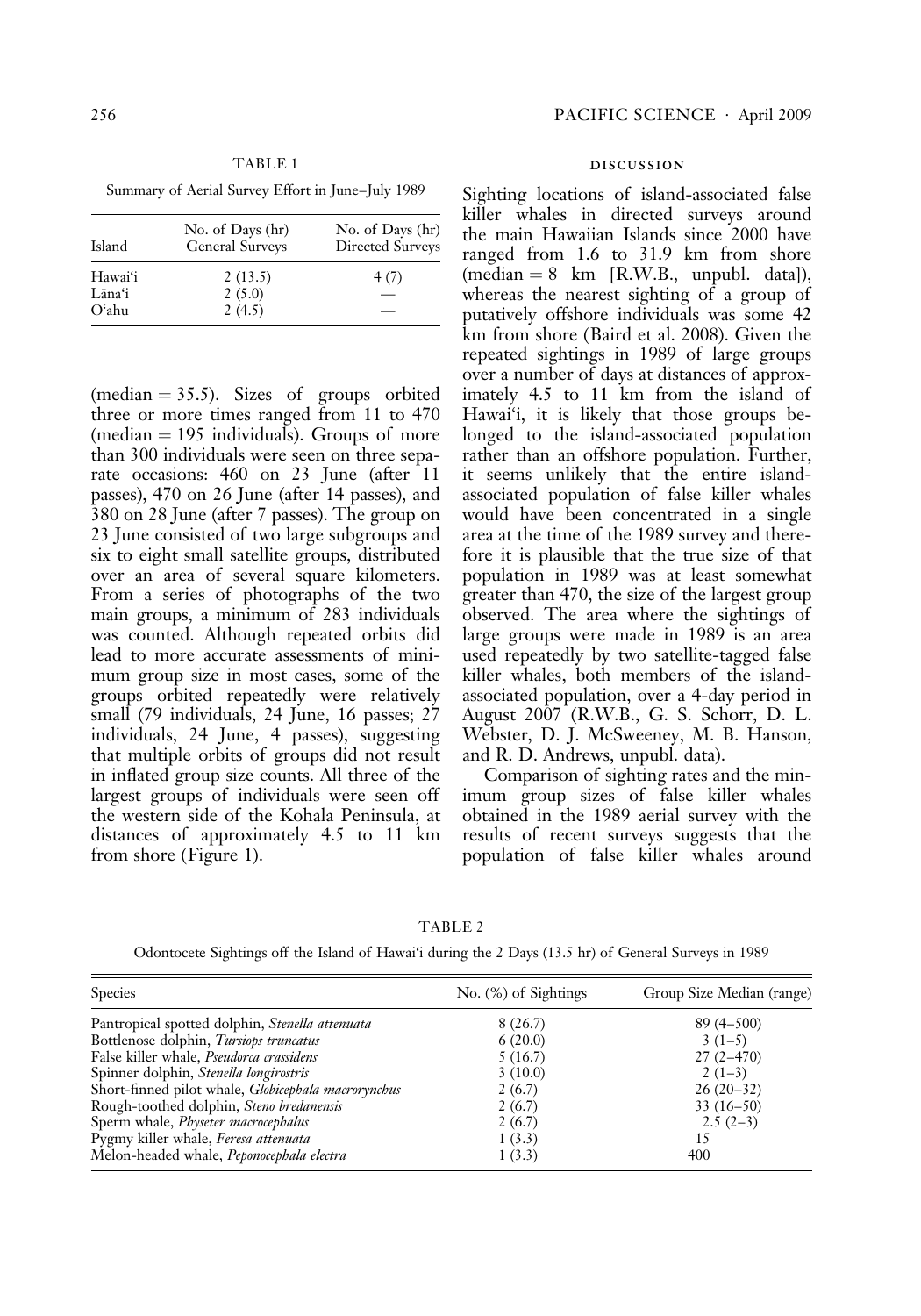the main Hawaiian Islands has declined over the last 20 yr. In the 1989 general surveys off the island of Hawai'i, the false killer whale was the third most frequently sighted species of the nine documented, representing 17% of all sightings. In 369 days of boat-based surveys around all the main Hawaiian Islands from 2000 through 2006, undertaken throughout the year, false killer whales accounted for only 1.5% of odontocete groups sighted, and the false killer whale was the 11th most frequently encountered species of odontocete (Baird et al. 2008). If the comparison is restricted to boat-based efforts only off the island of Hawai'i, the false killer whale remains the 11th most frequently encountered species of odontocete, representing less than 2% of 579 odontocete sightings (R.W.B., unpubl. data). Group sizes from the 2000 through 2006 boat-based surveys ranged from 3 to 41 individuals (median  $= 15$ ), even though encounter durations lasted up to 8 hr (median  $=$  3.0 hr) and attempts were made to observe and photoidentify all individuals present (Baird et al. 2008). Group size was positively related to encounter duration for these boat-based surveys, with encounters lasting more than 2 hr having a median group size of 25. By comparison, during the 1989 aerial surveys the median size of groups circled three or more times was 195 individuals. Although not quantified, one researcher working in the area yearly since the mid-1980s has noted that encounter rates with false killer whales off the island have declined since then (D. J. McSweeney, pers. comm.).

Aerial survey data since 1993 from around the entire main Hawaiian Island chain, covering waters out to 46 km from shore, also indicate a decline. In the 1990s (1993, 1995, 1998) with 239 hr of aerial survey effort, Mobley et al. (2000) made 18 sightings of false killer whales. In an additional 59 hr of aerial surveys in 2000 and 66 hr of aerial surveys in 2003, covering the same area, no false killer whales were observed ( J. Mobley, pers. comm.; Mobley 2004). In the 2003 surveys there were 54 sightings of at least 10 other species of odontocetes (Mobley 2004). The sea conditions were less than optimal for

these surveys because they covered both the windward and leeward sides of the islands (Mobley et al. 2000, Mobley 2004). Nevertheless, the species sighted included a number of smaller odontocetes that are less likely to be detected from the air than false killer whales. Although the aerial surveys since 1993 were undertaken between January and April of each year (Mobley et al. 2000, Mobley 2004), evidence from boat-based photoidentification studies undertaken year-round suggests that individual false killer whales use the area around the main Hawaiian Islands year-round (Baird et al. 2008). Nineteen of the 21 individual false killer whales that were photo-identified on four or more occasions were seen in either two (nine individuals) or three (10 individuals) of Hawai'i's four oceanographic seasons (Baird et al. 2008).

Because the information on population size takes such different forms (a minimum count in 1989, a line-transect estimate in the mid- to late 1990s, and a mark-recapture estimate in the early to mid-2000s), it is not possible to determine whether there has been a statistically significant decline in the population. Nevertheless, considering that the largest group of false killer whales observed in 1989 (470 individuals) contained almost four times as many individuals as the currently estimated total number of individuals in the island-associated population (Mobley et al. 2000, Baird et al. 2005), a large decline in abundance is a hypothesis that deserves serious consideration.

Possible causes of such a decline include mortality in the Hawai'i-based long-line fishery or in the nearshore troll or other fisheries, health or reproductive effects of high levels of toxins, and/or a reduction in the prey base due to fishing or oceanic factors. No information is available on toxin levels in this population, although false killer whales are known to feed at high trophic levels, targeting large game fish (Shallenberger 1981, Baird et al. 2008), and false killer whales elsewhere have been found to have very high tissue levels of organochlorine pollutants (e.g., Baird et al. 1989). Biomass of some large pelagic fish known to be part of the diet of this population, including yellowfin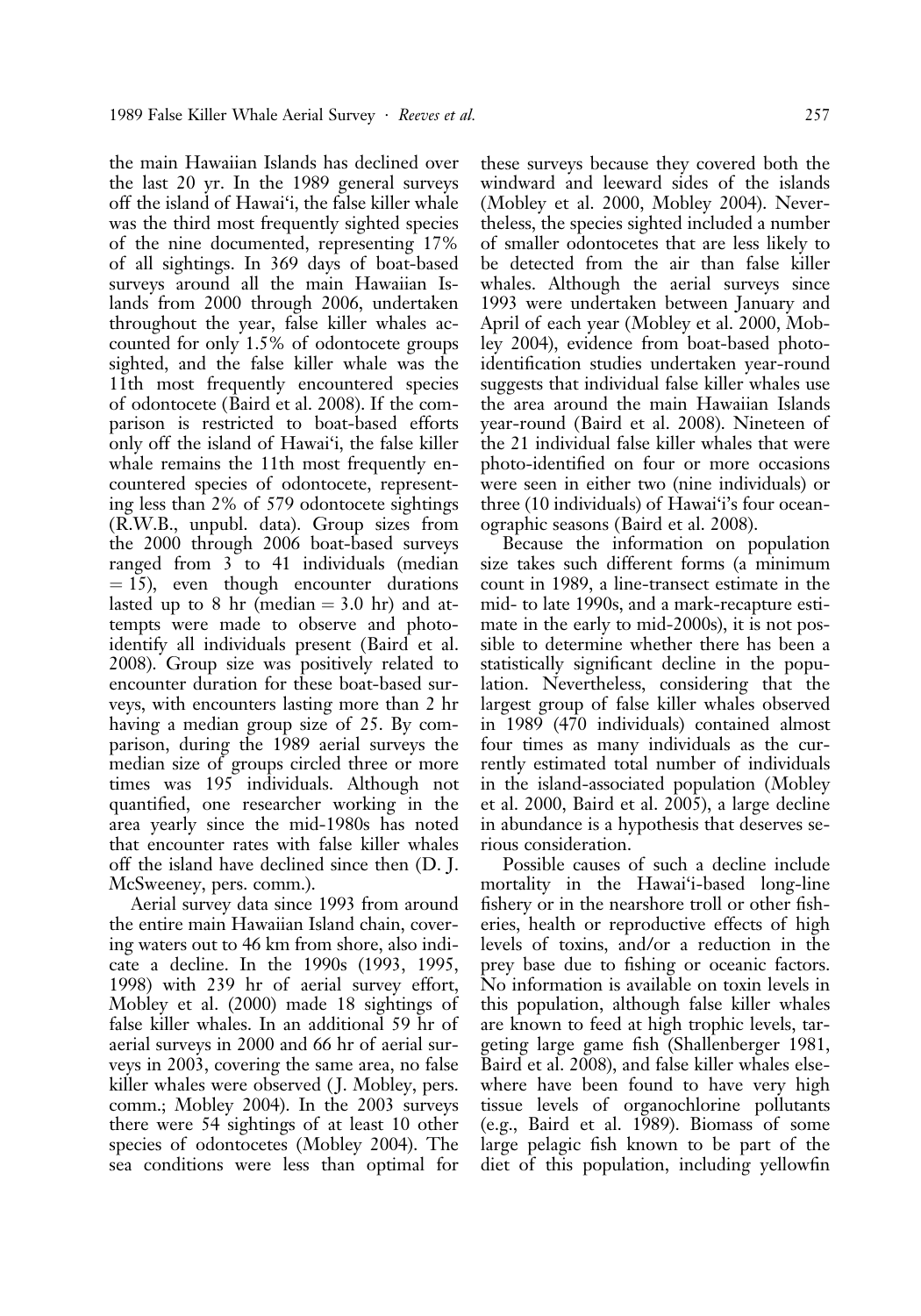tuna (Thunnus albacares), has declined in the Pacific (Sibert et al. 2006), and data on catch per unit effort for yellowfin tuna caught in the troll fishery around the main Hawaiian Islands have shown a significant decline over the period from 1987 through 2006 (Anonymous 2006). Average body weight of mahimahi (Coryphaena hippurus) caught in the Hawai'i-based long-line fishery has also declined significantly since 1987 (Anonymous 2006). These data, in combination, provide some support for the hypothesis that reductions in prey biomass have affected the foraging ecology, if not the health and numbers, of false killer whales in Hawaiian waters.

Ross (1984) remarked on the difference between the sizes of groups of false killer whales observed at sea (usually fewer than 50 and often fewer than 20; also see Stacey et al. [1994]) and the sizes of groups involved in mass strandings  $(50-835)$  animals, mean  $=$ 180,  $n = 14$  [Ross 1984]). Ross speculated that the latter might be ''composed of smaller groups that have joined for a purpose, possibly during exploitation of a locally abundant, migrating population of cephalopods.'' The group sizes observed in 1989 off the island of Hawai'i were exceptionally large and, although unlikely, it is conceivable that a mass stranding occurred some time after July 1989 that would have dramatically reduced numbers locally. However, no mass strandings of false killer whales have been registered in Hawai'i, and only one stranding of a single individual has been documented since July 1989 (Maldini et al. 2005). Another possibility is that the very large aggregation in 1989 was a short-term phenomenon resulting from the convergence of offshore and inshore animals, perhaps onto a prime feeding area (possibly contributing to local changes in availability of tuna and mahimahi [see later in this section]) or, alternatively, for social purposes. This possibility is supported by the fact that some false killer whales from the inshore population appear to share haplotypes with animals sampled elsewhere in the Pacific (Chivers et al. 2007).

Another possible cause of a decline is mortality in the Hawai'i-based long-line fishery or in various nearshore fisheries. The longline fishery expanded rapidly in the late 1980s (Pooley 1993), and this increase was followed in 1992 by restrictions on the fishery from operating around the main Hawaiian Islands. The boundaries of the protected species area vary by time of year, with fishing allowed closest to the islands from the start of October through the end of January each year. During this period fishing operations may occur at a minimum distance of 45 km from parts of the main Hawaiian Islands, while during other times of the year the closest the fishery may occur from the islands is approximately 79 km. A satellite-tagged false killer whale from the island-associated population moved as far as 96 km from shore during a 32-day period in August/September 2007 (R.W.B. et al. unpubl. data), so it is possible that the island-associated population interacts with the long-line fleet year-round. The fishery targets either tuna or swordfish, and false killer whales are killed or seriously injured primarily in sets targeting tuna (Forney and Kobayashi 2007). The number of trips targeting tuna more than doubled in the period 2002–2006 versus the period from the early through the mid-1990s (Anonymous 2006), although it must be noted that these trips can include fishing both within and far outside the Hawaiian Exclusive Economic Zone. Interactions do occur with several nearshore commercial and recreational fisheries (Nitta and Henderson 1993, Rhodes et al. 2007), although there are no observer programs for these fisheries, and thus whether such interactions result in serious injury or mortality is not known.

There are, of course, alternative hypotheses other than population decline that could explain the large differences in sighting rates, group sizes, and total numbers between 1989 and more recent years. Among these are that: (1) differences in sighting platforms, survey methods, and/or observer ability and experience led to substantial negative bias in the recent estimates; and (2) relatively large numbers of false killer whales were present in waters off the island of Hawai'i in June and July 1989 because of exceptional ocean or foraging conditions that year or at that time of that year.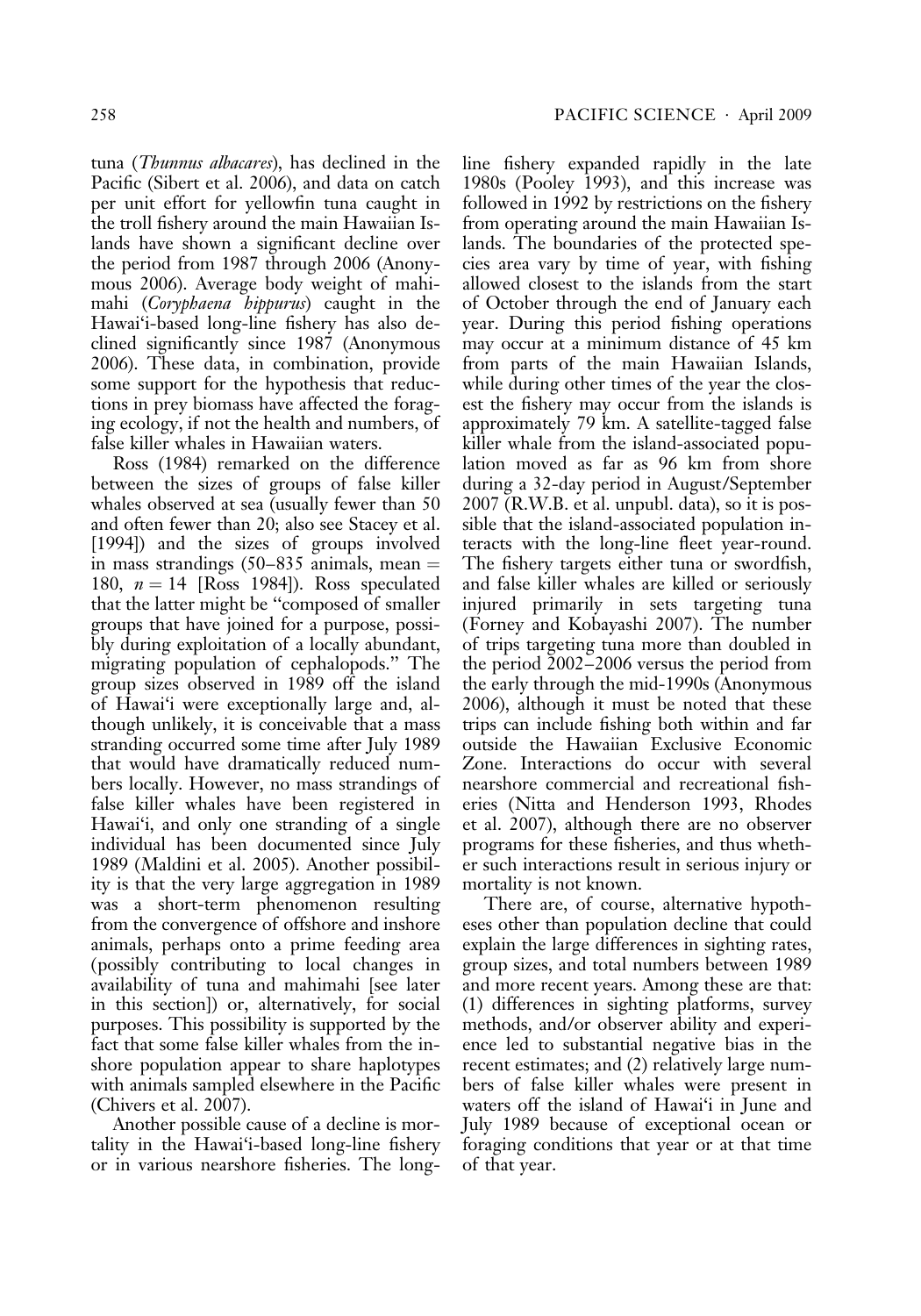With regard to the first of these, aerial surveys since 1993 focused primarily on humpback whales (Megaptera novaeangliae) have also recorded sightings of odontocete cetaceans (Mobley et al. 2000). However, in those surveys more effort was devoted to circling over odontocetes than over humpback whales, given the difficulty of identifying and counting social odontocetes. Although group size estimates (and thus the mid-1990s abundance estimate from those surveys) may be negatively biased, no false killer whales were detected in the most recent aerial surveys (2000 and 2003), despite numerous sightings of 10 other species of odontocetes in the 2003 survey (Mobley 2004). Although the mark-recapture estimate from 2000 through 2004 may be biased due to heterogeneity of capture probabilities (Baird et al. 2005), the relative species sighting rates from the 1989 survey (with false killer whales representing 17% of the groups observed) compared with the more recent boat-based surveys (1.5% of the groups observed) suggest that the population has declined.

With regard to the possibility that ocean conditions or foraging opportunities in 1989 were such that more false killer whales were in the area than usual, information from fisheries is relevant. Catch data in the main Hawaiian Islands troll fishery, available since 1987, indicate that three of the prey species of false killer whales in Hawai'i, mahimahi, yellowfin tuna, and ono or wahoo (Acanthocybium solandri), had lower catches per unit effort in 1989 than the 20-yr average (Anonymous 2006). These data are taken over the entire year and throughout the main Hawaiian Islands, but they suggest that foraging opportunities were likely not substantially greater in 1989 than in other years and in fact were more likely poorer.

It is also possible, though unlikely, that the animals seen in the 1989 survey were misidentified and were in fact melon-headed whales (*Peponocephala electra*), which are difficult to distinguish from false killer whales and are seen in the same area in large groups. However, as noted earlier, both observers were experienced in identifying and counting cetaceans from the air; Leatherwood, in par-

ticular, had extensive experience in aerial surveys for tropical odontocetes and was well known for his efforts specifically to define field characters for identifying the difficult ''blackfish'' group (false killer whales, melonheaded whales, pygmy killer whales [Feresa attenuata], and pilot whales [Globicephala spp.]). As noted by Leatherwood et al. (1982:123): ''From the air false killer whales appear long, slim, and, in most cases, uniformly black. Juveniles are slightly lighter gray, and adults sometimes appear slightly lighter gray from the dorsal fin forward, accentuated in bright sunlight. The dorsal fin is near midbody, but the flippers appear to be unusually far forward on the body. Traveling false killer whales displace little white water when surfacing, unlike killer or pilot whales." It is relevant to note that all three of those other difficult-to-identify blackfish species were observed during the 1989 survey, including a sighting of a group of more than 400 melon-headed whales on 23 June just 4.5 hr after a sighting of 460 false killer whales (well documented with photographs). On the same day, both pilot whales (two groups of more than 20 individuals) and pygmy killer whales (one group of about 15) were seen as well. Unfortunately, the photographs and videotapes from the survey, which would be conclusive and eliminate this element of uncertainty, have been lost since Leatherwood's death in 1997.

Taken together, all available lines of evidence seem to support the hypothesis that the island-associated population of false killer whales around the main Hawaiian Islands has declined substantially since the late 1980s. Reasons for such a decline remain uncertain but may include incidental mortality in fisheries ( both inshore and offshore) and foragebase reductions that may or may not be related to fishery effects.

# acknowledgments

We thank Joe Mobley for providing unpublished aerial survey data from recent years for comparative purposes, and Paul Dalzell, Kim Holland, and John Sibert for providing references. Two anonymous reviewers pro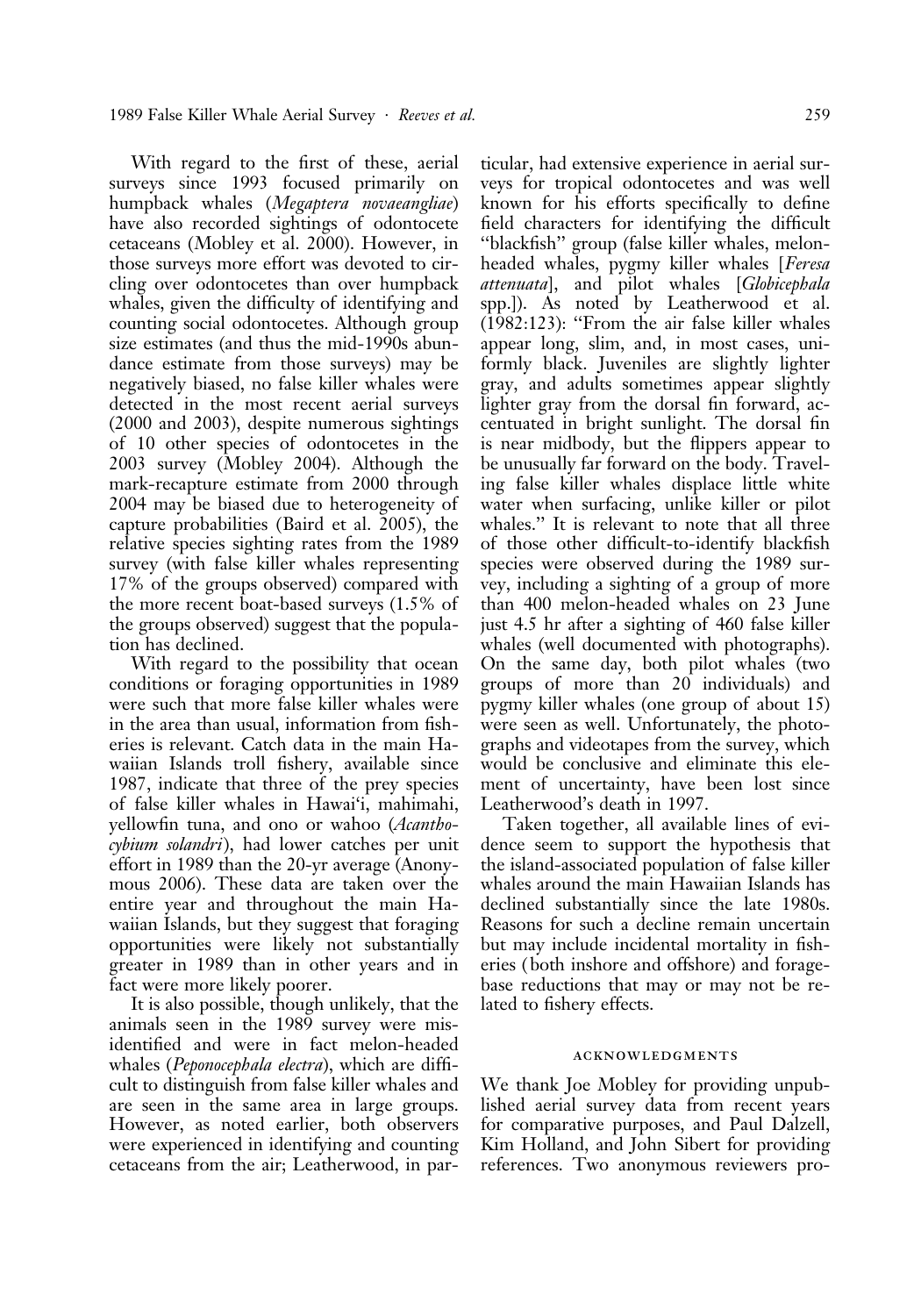vided insightful comments that helped us improve the manuscript.

# Literature Cited

- Anonymous. 2006. Pelagic fisheries of the western Pacific Region. 2006 Annual report. Western Pacific Regional Fishery Management Council, Honolulu, Hawai'i. Available from: www.wpcouncil.org/ pelagic.htm.
- Baird, R. W., and A. M. Gorgone. 2005. False killer whale dorsal fin disfigurements as a possible indicator of long-line fishery interactions in Hawaiian waters. Pac. Sci. 59:593–601.
- Baird, R. W., A. M. Gorgone, D. J. McSweeney, D. L. Webster, D. R. Salden, M. H. Deakos, A. D. Ligon, G. S. Schorr, J. Barlow, and S. D. Mahaffy. 2008. False killer whales (*Pseudorca crassidens*) around the main Hawaiian Islands: Long-term site fidelity, inter-island movements, and association patterns. Mar. Mamm. Sci. 24:591– 612.
- Baird, R. W., A. M. Gorgone, D. L. Webster, D. J. McSweeney, J. W. Durban, A. D. Ligon, D. R. Salden, and M. H. Deakos. 2005. False killer whales around the main Hawaiian islands: An assessment of inter-island movements and population size using individual photo-identification. Report prepared under Order No. JJ133F04SE0120 from the Pacific Islands Fisheries Science Center, National Marine Fisheries Service. Available from: www .cascadiaresearch.org/robin/hawaii.htm.
- Baird, R. W., K. M. Langelier, and P. J. Stacey. 1989. First records of false killer whales, *Pseudorca crassidens*, in Canada. Can. Field-Nat. 103:368–371.
- Carretta, J. V., K. A. Forney, M. M. Muto, J. Barlow, J. Baker, B. Hanson, and M. S. Lowry. 2007. U.S. Pacific marine mammal stock assessments: 2006. NOAA Tech. Mem. NMFS-SWFSC-398.
- Chivers, S. J., R. W. Baird, D. J. McSweeney, D. L. Webster, N. M. Hedrick, and J. C. Salinas. 2007. Genetic variation and evidence for population structure in eastern

North Pacific false killer whales (Pseudorca crassidens). Can. J. Zool. 85:783–794.

- Forney, K. A., and D. Kobayashi. 2007. Updated estimates of mortality and injury of cetaceans in the Hawaii-based longline fishery, 1994–2005. NOAA Tech. Mem. NMFS-SWFSC-412.
- Leatherwood, S., R. R. Reeves, W. F. Perrin, and W. E. Evans. 1982. Whales, dolphins, and porpoises of the eastern North Pacific and adjacent arctic waters: A guide to their identification. NOAA Tech. Rep. NMFS Circ. 444.
- Maldini, D., L. Mazzuca, and S. Atkinson. 2005. Odontocete stranding patterns in the main Hawaiian Islands (1937–2002): How do they compare with live animal surveys? Pac. Sci. 59:55–67.
- Mobley, J. R. 2004. Results of marine mammal surveys on U.S. Navy underwater ranges in Hawaii and Bahamas. Final report submitted to Office of Naval Research, Marine Mammal Program. Award no. N000140210841. Available from: http://socrates.uhwo.hawaii.edu/SocialSci/ jmobley/ONRfinal.pdf.
- Mobley, J. R., S. S. Spitz, K. A. Forney, R. A. Grotefendt, and P. H. Forestell. 2000. Distribution and abundance of odontocete species in Hawaiian waters: Preliminary results of 1993–98 aerial surveys. U.S. Natl. Mar. Fish. Serv. Southwest Fisheries Science Center Admin. Rep. LJ-00-14C.
- Nitta, E. T., and J. R. Henderson. 1993. A review of interactions between Hawaii's fisheries and protected species. Mar. Fish. Rev. 55 (1): 83–92.
- Pooley, S. G. 1993. Hawaii's marine fisheries: Some history, long-term trends, and recent developments—fisheries of Hawaii and U.S.-associated Pacific Islands. Mar. Fish. Rev. 55 (1): 7–19.
- Rhodes, K. L., D. T. Kornfeind, and M. J. Donohue. 2007. Boat-based fishery and marine mammal interactions in Hawaii's nearshore waters. Report to the Pacific Islands Regional Office, National Marine Fisheries Service, Honolulu, Hawai'i. Available from Pacific Islands Regional